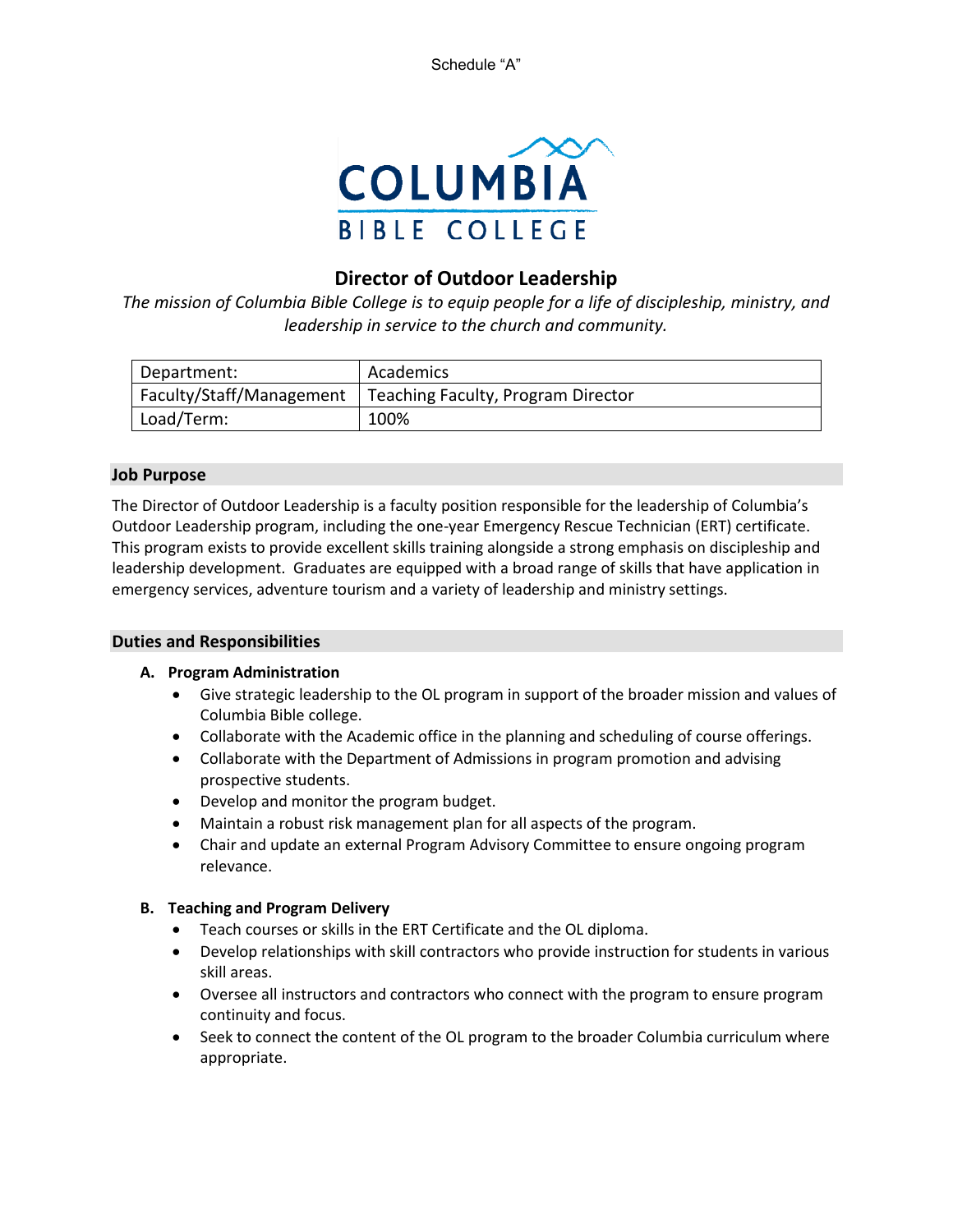# **C. Student Discipleship and Mentoring**

- Encourage, promote and facilitate a culture of discipleship within the OL program.
- Supervise student interns who assist with program delivery and discipleship.

# **D. Equipment/Resource Management**

- Oversee OL equipment acquisition and maintenance.
- Recommend appropriate resources to the Columbia library.

# **E. Networking**

- Oversee connections with relevant professional organizations and certification bodies.
- Maintain awareness of connections with camps and ministries with related ministry goals.
- Stay informed of current standards and regulations in the Outdoor Recreation and Guiding industry.

#### **Qualifications**

#### **A. Education**

Instructor's certification in several relevant skill areas is required. Master's degree in leadership or related field is preferred. Some post-secondary training in biblical and theological studies is preferred.

#### **B. Experience**

Significant experience or training in several of the following areas: Search and Rescue, avalanche safety, back country navigation, rope rescue or other skills.

#### **C. Skills and Abilities**

- Ability to multi-task and give leadership to program planning and implementation.
- Strong relational and administrative ability.
- Familiarity with Microsoft Office suite, including Microsoft Teams.

#### **D. Expectations**

- Aspire to the Staff and Faculty Attributes.
- Affirmation of and commitment to the Columbia Mission Statement, BCMB or MCBC Confession of Faith, and Responsibilities of Community Membership Statement.
- Maintain membership in a local BCMB or MCBC church or indicate willingness to join.

#### **Working Conditions**

- Office and classroom environment with significant time outdoors for skills training.
- Flexibility with time for daytime and some overnight trips with students during the school term.

#### **Physical Requirements**

• Good physical condition to both train and participate in skills training and related activities.